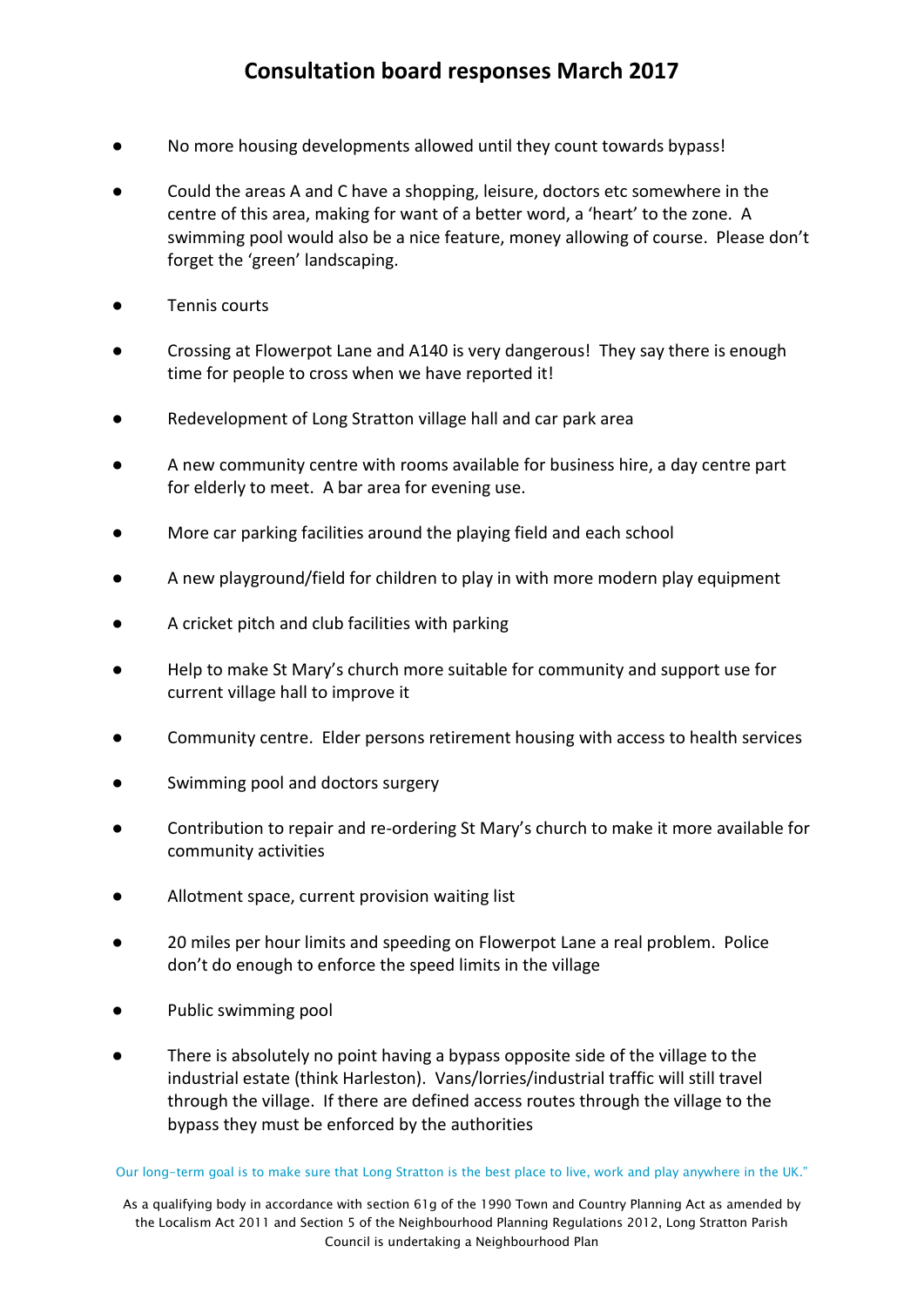- There needs to be some real investment (not just talk) into community facilities and services. Never see a PCSO in Stratton anymore. Petty crime seems to be becoming an increasing problem.
- Disruption and dirt during construction of all these houses
- Stratton needs a much better swimming pool. Leisure centre needs improvement/expansion
- New park equipment/apparatus (what we have is very old and tired)
- Full size football pitches and smaller ones for children to use not on school grounds
- Community centre opportunities for teenagers to become involved in activities and get off streets
- Better sports facilities at the high school i.e. tennis courts, basketball courts, running track, cricket and rugby
- Should have facilities at sports ground to provide hot drinks and food. Whoever has it can make money from it. And toilets
- New sports ground
- Community centre.  $3G bigger$  for all age groups
- Long Stratton could really do with a community facility like the Pennoyer centre at Pulham St Mary
- More car parking, doctors, school places inc high school. Improvements to water drainage. Bank!!
- Improved or new leisure centre. Swimming pool. In line with Wymondham
- Microsoft computing centre
- Schools, doctors. Need appropriate investment
- Dentists, doctors, schools, supermarket, expansion of shops, old peoples/care homes
- Better access to industrial estate. Enough open spaces
- Put the industry next to the bypass in the east so heavy traffic does not go through the town. Then incentivise existing industry to move

Our long-term goal is to make sure that Long Stratton is the best place to live, work and play anywhere in the UK."

As a qualifying body in accordance with section 61g of the 1990 Town and Country Planning Act as amended by the Localism Act 2011 and Section 5 of the Neighbourhood Planning Regulations 2012, Long Stratton Parish Council is undertaking a Neighbourhood Plan